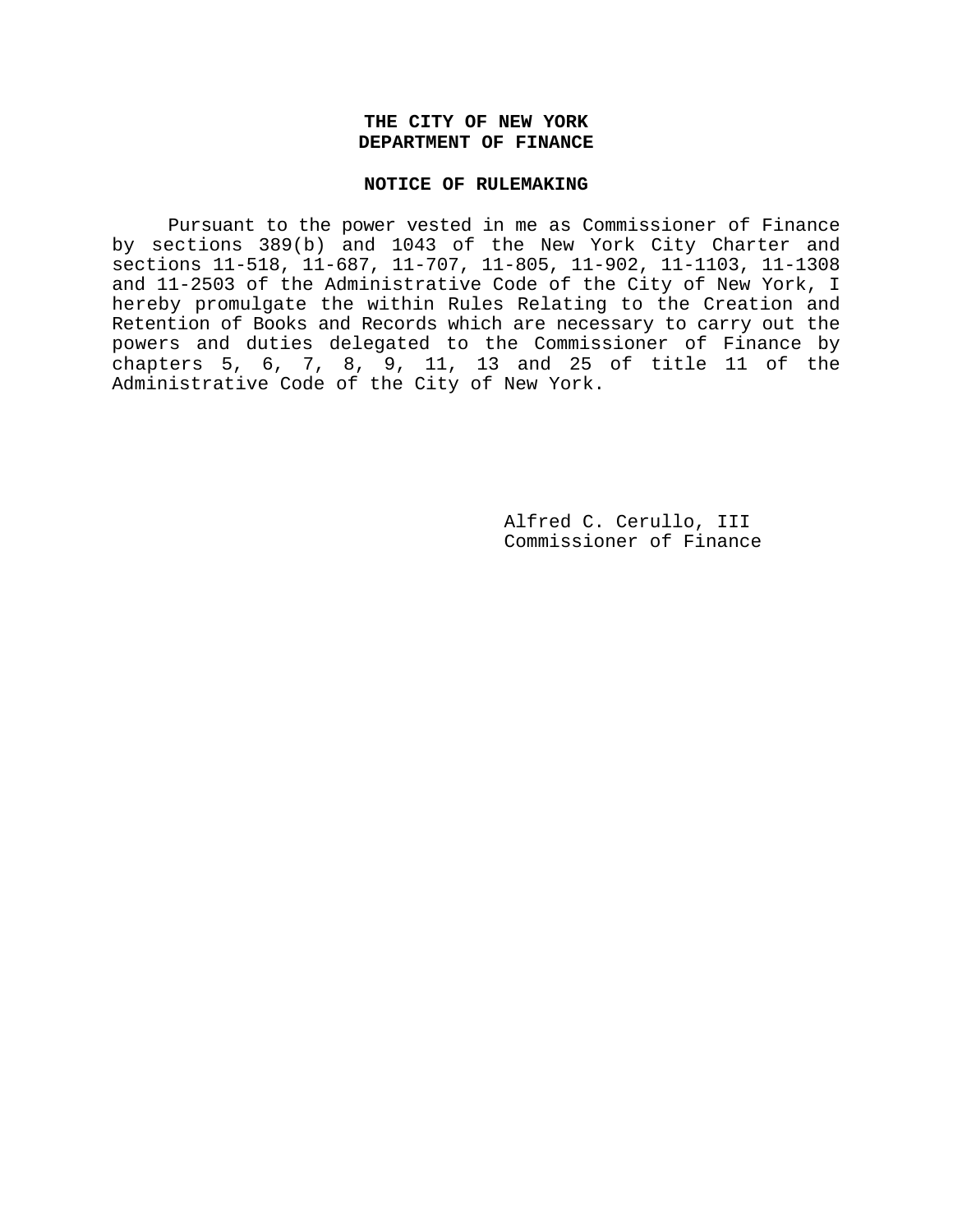Section 1. A new Chapter 26 is added to Title 19 of the Rules of the City of New York to read as follows:

# **Chapter 26**

*CREATION AND RETENTION OF BOOKS AND RECORDS*

**§26-01 Purpose.** The purpose of these rules is to define the requirements imposed on taxpayers for the maintenance and retention of books, records, and other sources of information under sections 11-518, 11-687, 11-707, 11-805, 11-902, 11-1103, 11-1307 and 11- 2503 of the Administrative Code of the City of New York and to address these requirements where all or a part of the taxpayer's records are received, created, maintained or generated through various computer, electronic and imaging processes and systems.

**§26-02 Definitions.** Unless the context requires otherwise, the following definitions apply in these rules:

**Database Management System.** The term "Database Management System" or DMS means a software system that controls, relates, retrieves, and provides accessibility to data stored in a database.

**Department.** The term "Department" means the Department of Finance of the City of New York.

**Electronic Data Interchange.** The term "Electronic Data Interchange" or "EDI" means the computer-to-computer exchange of business transactions in a standardized structured electronic format.

**Hard copy.** The term "Hard copy" means any documents, records, reports or other data printed on paper.

**Machine-sensible record.** The term "Machine-sensible record" means a collection of related information in an electronic format. Machine-sensible records do not include hard copy records that are created or recorded on paper or stored in or by an imaging system such as microfilm, microfiche, or storage-only imaging systems.

**Storage-only imaging system.** The term "Storage-only imaging system" means a system of computer hardware and software that provides for the storage, retention and retrieval of documents originally created on paper. It does not include any system, or part of a system, that manipulates or processes any information or data contained on the document in any manner other than to reproduce the document in hard copy or as an optical image.

**Taxpayer.** The term "Taxpayer" as used in these rules means any individual or entity subject to the provisions of Chapters 5, 6, 7,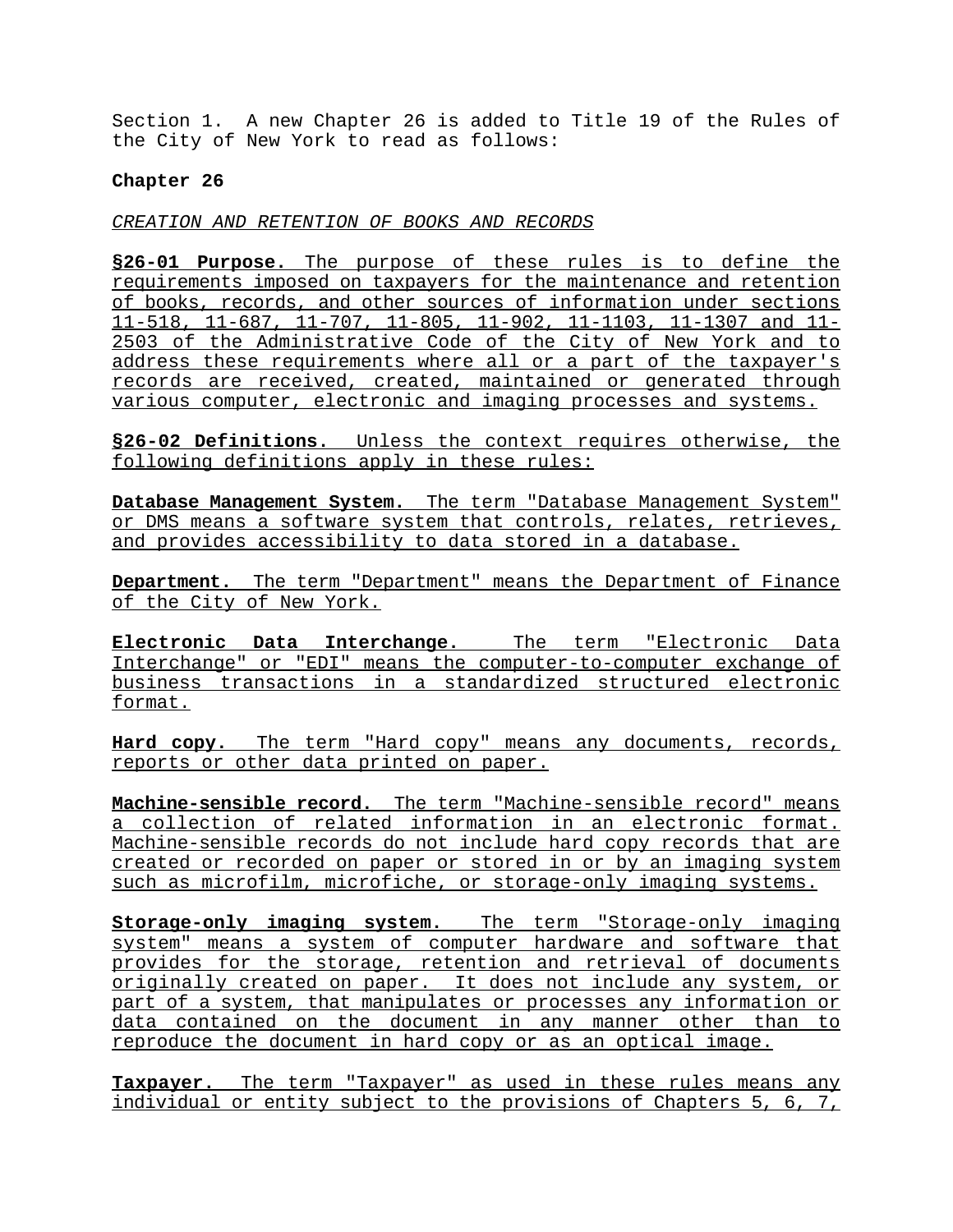8, 9, 11, 13 and 25 of Title 11 of the Administrative Code of the City of New York.

#### **§26-03. General.**

(a) A taxpayer shall maintain all records that are necessary to a determination of the correct tax liability under Chapters 5, 6, 7, 8, 9, 11, 13 and 25 of Title 11 of the Administrative Code of the City of New York. All required records must be made available on request by the Department or its authorized representatives as provided for in §§11-518, 11-687, 11-707, 11-805, 11-902, 11-1103, 11-1307 and 11-2503 of the Administrative Code of the City of New York. Such records shall include, but not be necessarily limited to permanent books of account or record, including inventories where applicable, as are sufficient to establish the amount of gross income, deductions, credits and other matters required to be shown by the taxpayer in any tax return required under the above chapters of the Administrative Code.

(b) If a taxpayer retains records required to be retained under these rules in both machine-sensible and hard copy formats, the taxpayer shall make the records available to the Department in machine-sensible format upon request of the Department.

(c) Nothing in this section shall prevent the Department from requesting hard copy printouts in lieu of retained machine-sensible records at the time of examination.

(d) Hard copy records generated at the time of a transaction using a credit or debit card must be retained unless all the details necessary to determine correct tax liability relating to the transaction are subsequently received and retained by the taxpayer in accordance with these rules. Such details include those listed in §26-04(b)(1)of these rules.

(e) Computer printouts that are created for validation, control, or other temporary purposes need not be retained.

(f) Nothing in these rules shall be construed to prohibit a taxpayer from demonstrating tax compliance with traditional hard copy documents or reproductions thereof, in whole or in part, whether or not such taxpayer also has retained or has the capability to retain records on electronic or other storage media in accordance with these rules. However, this subdivision shall not relieve the taxpayer of the obligation to comply with subdivision (b).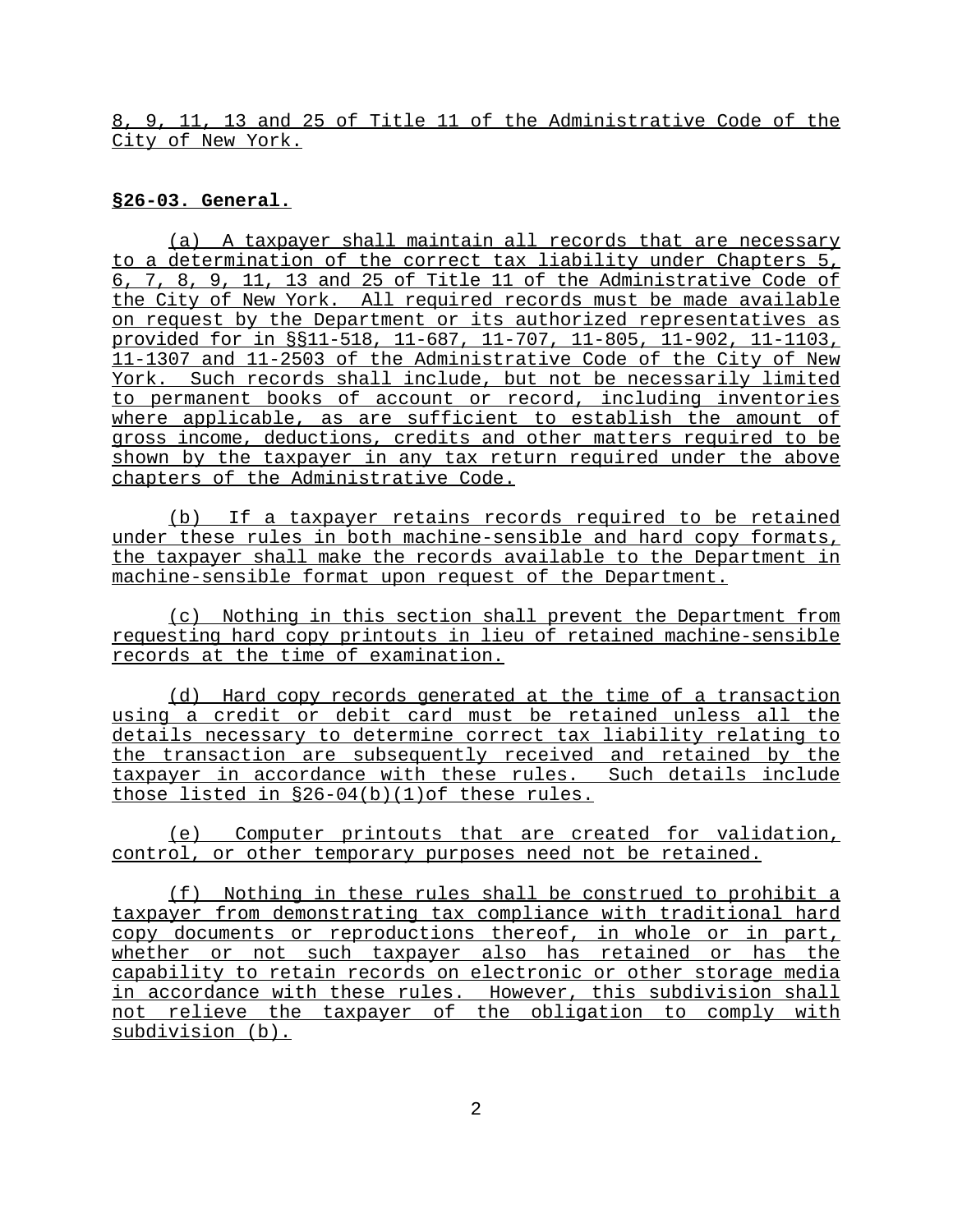(g) Except as otherwise provided in this section, the provisions of these rules do not relieve taxpayers of the responsibility to retain hard copy records that are created or received in the ordinary course of business as required by existing law and regulations. Hard copy records may be retained on a recordkeeping medium as provided in §26-06 of these rules.

(h) Every taxpayer should make periodic checks on all records being retained for use by the Department. If any records required to be retained are subsequently lost, destroyed, damaged or found to be incomplete or materially inaccurate, the taxpayer must recreate the files within a reasonable period of time.

## **§26-04. Recordkeeping requirements - machine-sensible records.**

(a) *General.*

(1) Machine-sensible records used to establish tax compliance shall contain sufficient transaction-level detail information so that the details underlying the machinesensible records can be identified and made available to the Department upon request. A taxpayer has discretion to discard duplicated records and redundant information provided its responsibilities under these rules are met.

(2) At the time of an examination, the retained records must be capable of being retrieved and converted to a standard record format as specified by the Department.

(3) Taxpayers are not required to construct machinesensible records other than those created in the ordinary course of business. A taxpayer who does not create the electronic equivalent of a traditional paper document in the ordinary course of business is not required to construct such a record for tax purposes.

(4) Any system for creating, maintaining and retrieving machine-sensible records must be able to accept date information input, provide date output, and store and perform calculations on dates before, on and after January 1, 2000 correctly and without ambiguity.

(b) *Electronic Data Interchange Requirements.*

(1) Where a taxpayer uses electronic data interchange processes and technology, the level of record detail, in combination with other records related to the transaction,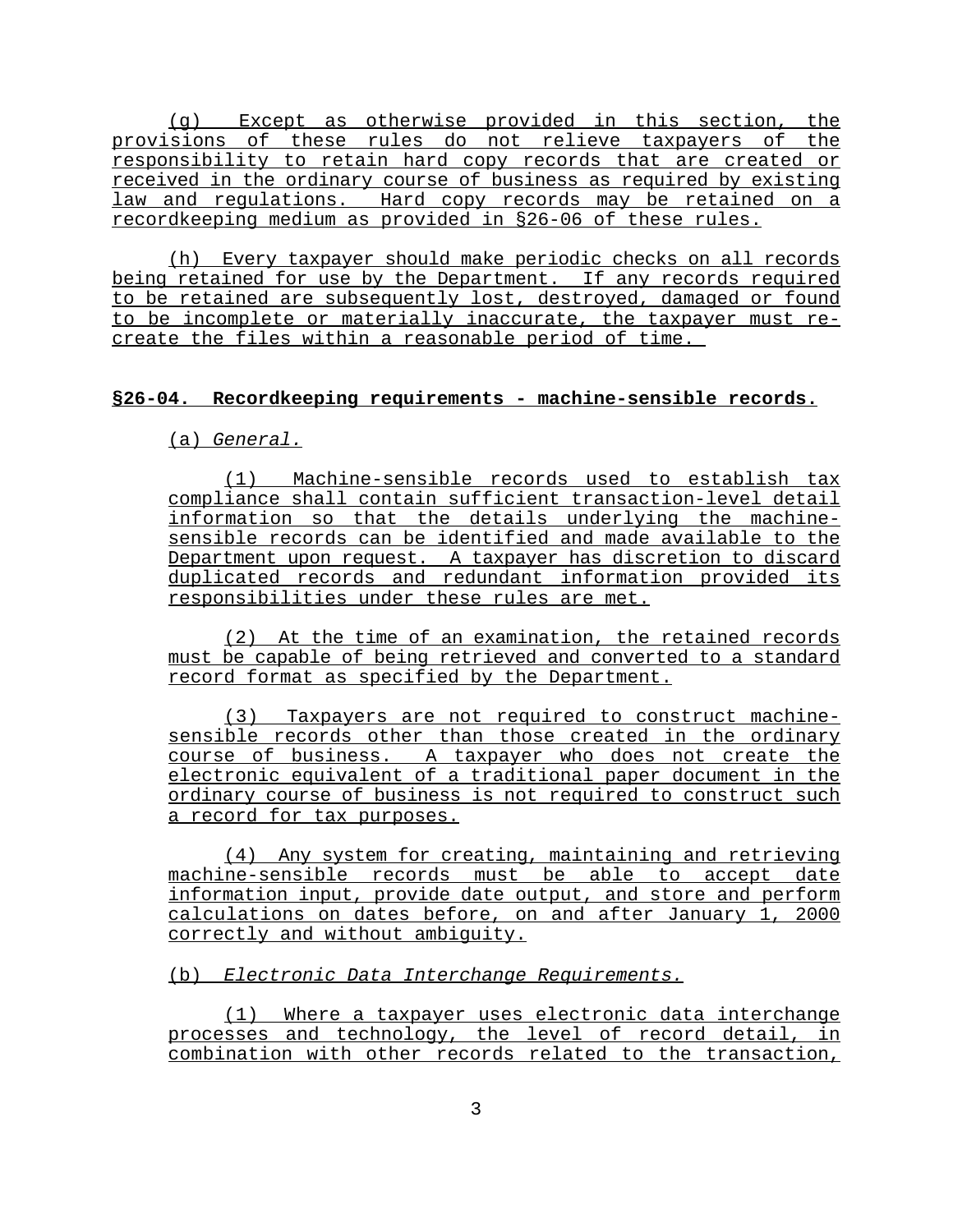must be equivalent to that contained in an acceptable paper record. The retained records should contain such information as vendor name, invoice date, product description, quantity purchased, price, amount of tax and indication of tax status (where applicable), shipping detail, etc. Codes may be used to identify some or all of the data elements, provided that the taxpayer provides a method which allows the Department to interpret the coded information.

(2) The taxpayer may capture the information necessary to satisfy paragraph (1) of this subdivision at any level within the accounting system and need not retain the original EDI transaction records provided the audit trail, authenticity, and integrity of the retained records can be established.

*Example:* A taxpayer using electronic data interchange technology receives electronic invoices from its suppliers. The taxpayer decides to retain the invoice data from completed and verified EDI transactions in its accounts payable system rather than to retain the EDI transactions themselves. Since neither the EDI transaction nor the accounts payable system captures information from the invoice pertaining to product description and vendor name (*i.e.*, they contain only codes for that information), the taxpayer also retains other records, such as its vendor master file and product code description lists and makes them available to the Department. In this example, the taxpayer need not retain its EDI transaction for tax purposes.

(c) *Electronic Data Processing Systems Requirements.*

The requirements for an electronic data processing accounting system should be similar to that of a manual accounting system in that an adequately designed accounting system should incorporate methods and records that will satisfy the requirements of these rules. An electronic data processing accounting system must be able to accept date information input, provide date output, and store and perform calculations on dates before, on and after January 1, 2000, correctly and without ambiguity.

(d) *Business Process Information.*

(1) Upon the request of the Department, the taxpayer shall provide a description of the business process that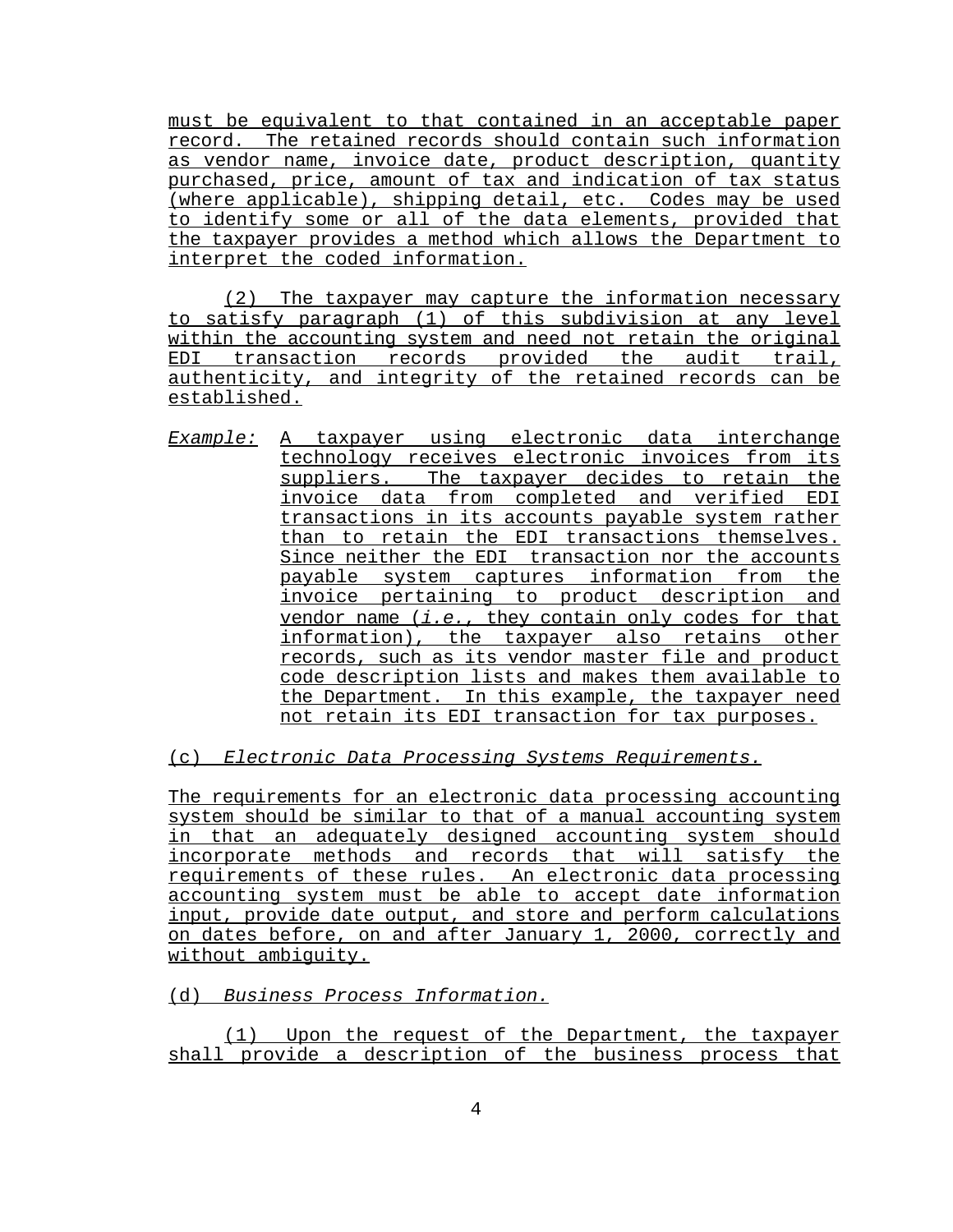created the retained records. Such description shall include the relationship between the records and the tax documents prepared by the taxpayer and the measures employed to ensure the integrity of the records.

(2) The taxpayer must be capable of demonstrating:

(i) the functions being performed as they relate to the flow of data through the system;

(ii) the internal controls used to ensure accurate and reliable processing; and

(iii) the internal controls used to prevent unauthorized addition, alteration, or deletion of retained records.

(3) The following specific documentation for all retained files must also be kept:

(i) record formats (including the meaning of all "codes" used to represent information);

(ii) flowcharts for a system and a program;

(iii) label descriptions;

(iv) source program listings of programs that created the retained files;

(v) detailed charts of accounts (for specific periods);

(vi) evidence that periodic checks that are prescribed in §26-03(h) of these rules were performed; and

(vii) evidence that the retained records reconcile to the books and the tax report or return. This reconciliation must establish the relationship between the total of the amounts in the retained records by account to the account totals in the books and to the tax report or return.

(4) Any change to a data processing system that affects the accounting system and/or subsystems, together with their effective dates, must be documented in order to preserve an accurate chronological record. This record should include any changes to software or systems and any changes to the formats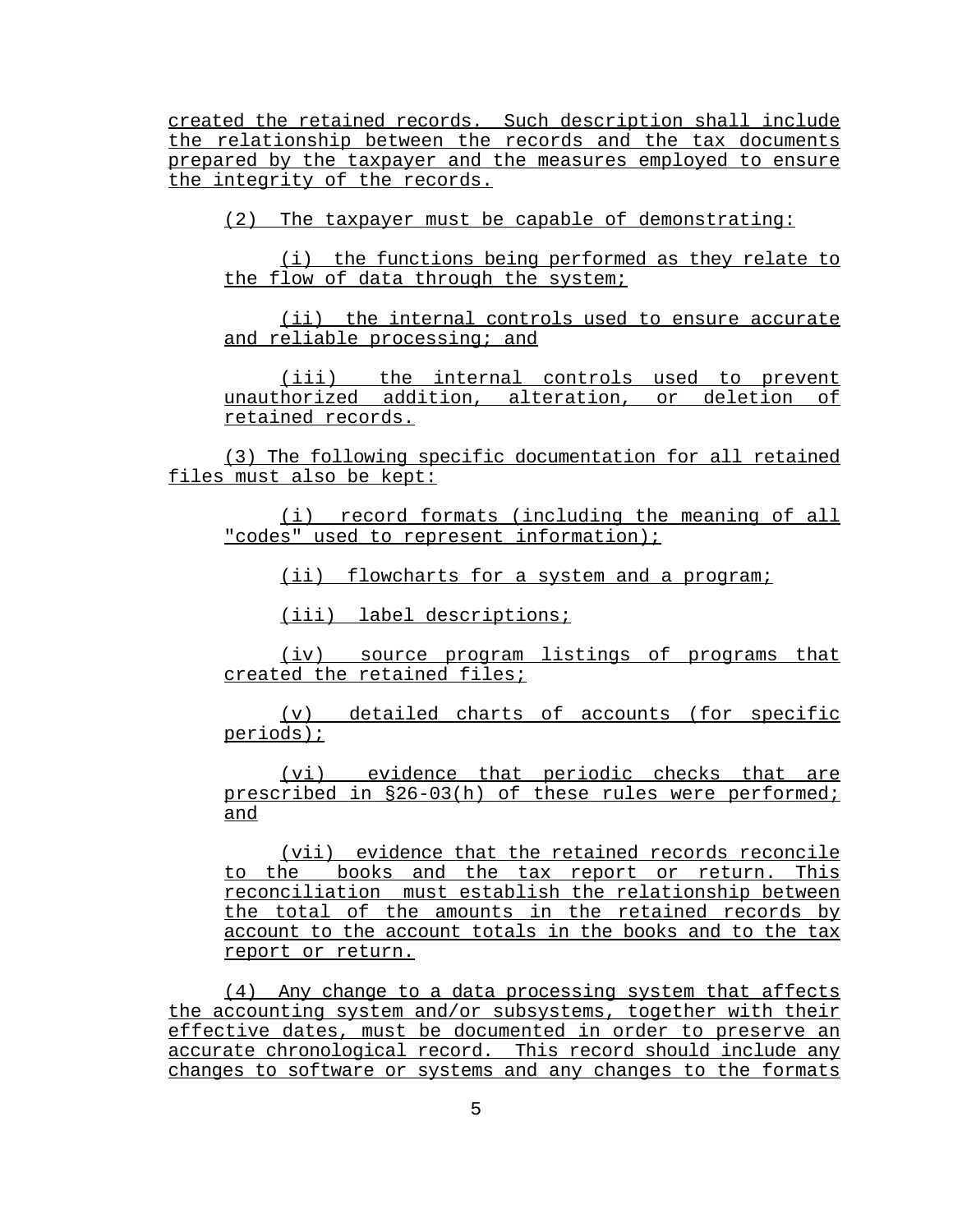of files.

(5) Every taxpayer must be able to process the retained records at the time of a Department examination. Processing must include the ability to print a hard copy of any record. When the data processing system that created the records is being replaced by a system with which the records would be incompatible, the taxpayer must convert pre-existing records to a format that is compatible with the new system.

(6) At the time of an examination, every taxpayer must provide the Department with computer resources (*e.g.*, terminal access, computer time and personnel) that are necessary for the processing of the retained records.

(7) Every taxpayer that utilizes a Database Management System must create a sequential file(s) that contains all the detail necessary to identify the underlying source documents. In addition to the documentation described in paragraphs (2), (3) and (4) of this subdivision the following documentation must be retained:

(i) data base description including vendor, name and version;

(ii) record layouts of each segment with respect to the fields in the segment;

(iii) systems control language; and

(iv) programs associated with the DMS including a description of what each program does.

(8) The manner in which the Department is provided access to machine-sensible records as required in §26-03(b) of these rules may be satisfied through a variety of means that must take into account a taxpayer's facts and circumstances through consultation with the taxpayer.

(9) Such access must be provided in one or more of the following manners unless the taxpayer and the Department agree on another means of providing access to the machine-sensible records:

(i) The taxpayer may arrange to provide the Department with the hardware, software and personnel resources to access the machine-sensible records.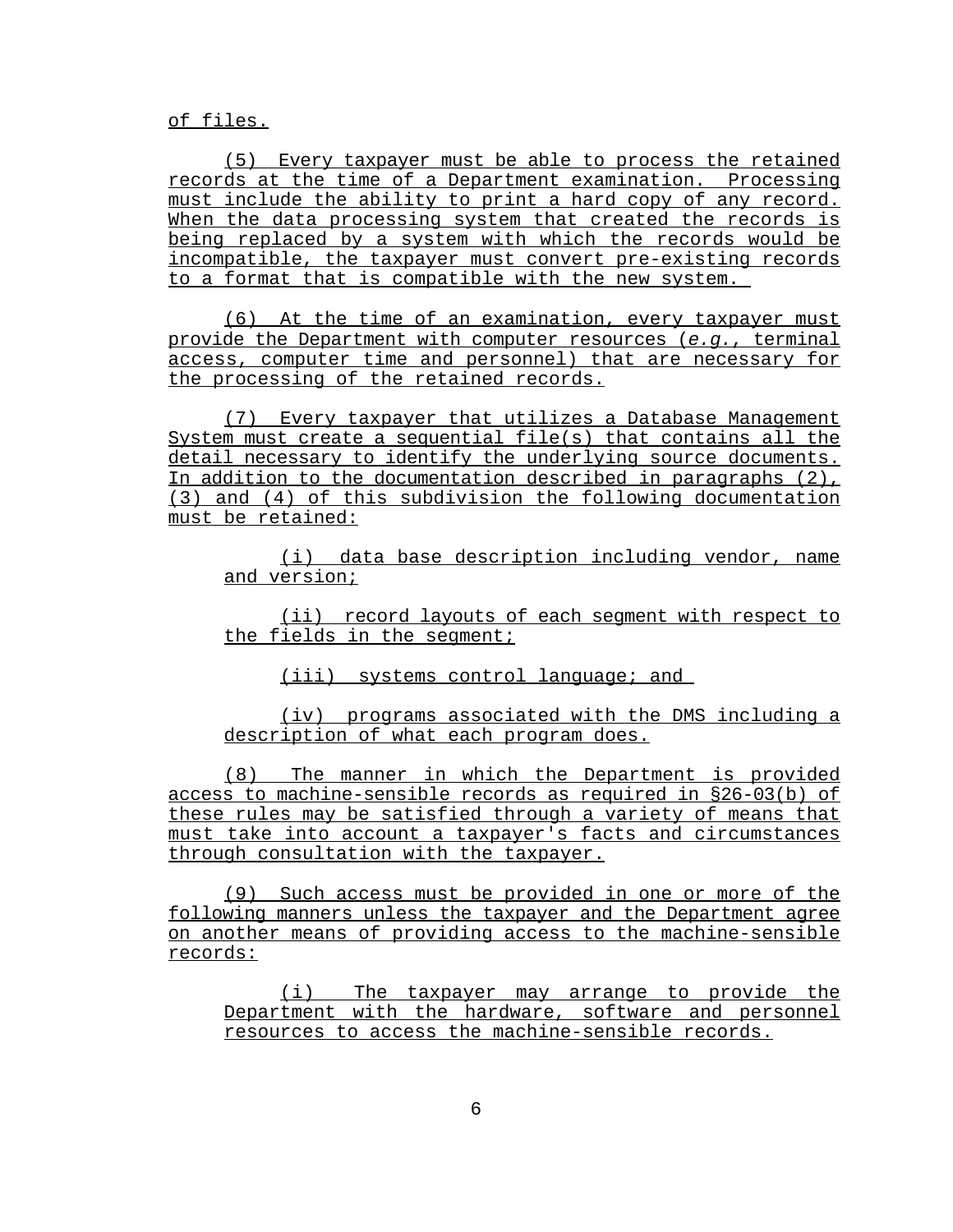(ii) The taxpayer may arrange for a third party to provide the hardware, software and personnel resources necessary to access the machine-sensible records.

(iii) The taxpayer may convert the machine-sensible records to a standard record format specified by the Department, including copies of files, on a magnetic medium that is agreed to by the Department.

## **§26-05. Taxpayer responsibility and discretionary authority.**

(a) In conjunction with meeting the requirements of §26- 04 of these rules, a taxpayer may create files solely for the use of the Department. For example, if a database management system is used, it is consistent with these rules for the taxpayer to create and retain a file that contains the transaction-level detail from the database management system and that meets the requirements of §26-04 of these rules. The taxpayer should document the process that created the separate file to show the relationship between that file and the original records.

(b) A taxpayer may contract with a third party to provide custodial or management services of the records. Such a contract must not relieve the taxpayer of its responsibilities under these rules.

#### **§26-06. Alternative storage media for hard copy documents.**

(a) For purposes of storage and retention, taxpayers may convert hard copy documents received or produced in the normal course of business and required to be retained under this rule to microfilm, microfiche or another storage-only imaging system and may discard the original hard copy documents, provided the conditions of this section are met. Documents that may be stored on these media include, but are not limited to general books of account, journals, voucher registers, general and subsidiary ledgers, and supporting records of details, such as sales invoices, purchase invoices, exemption certificates and credit memoranda.

(b) Microfilm, microfiche and other storage-only imaging systems must meet the following requirements:

(1) Documentation establishing the procedures for converting the hard copy documents to microfilm, microfiche or another storage-only imaging system must be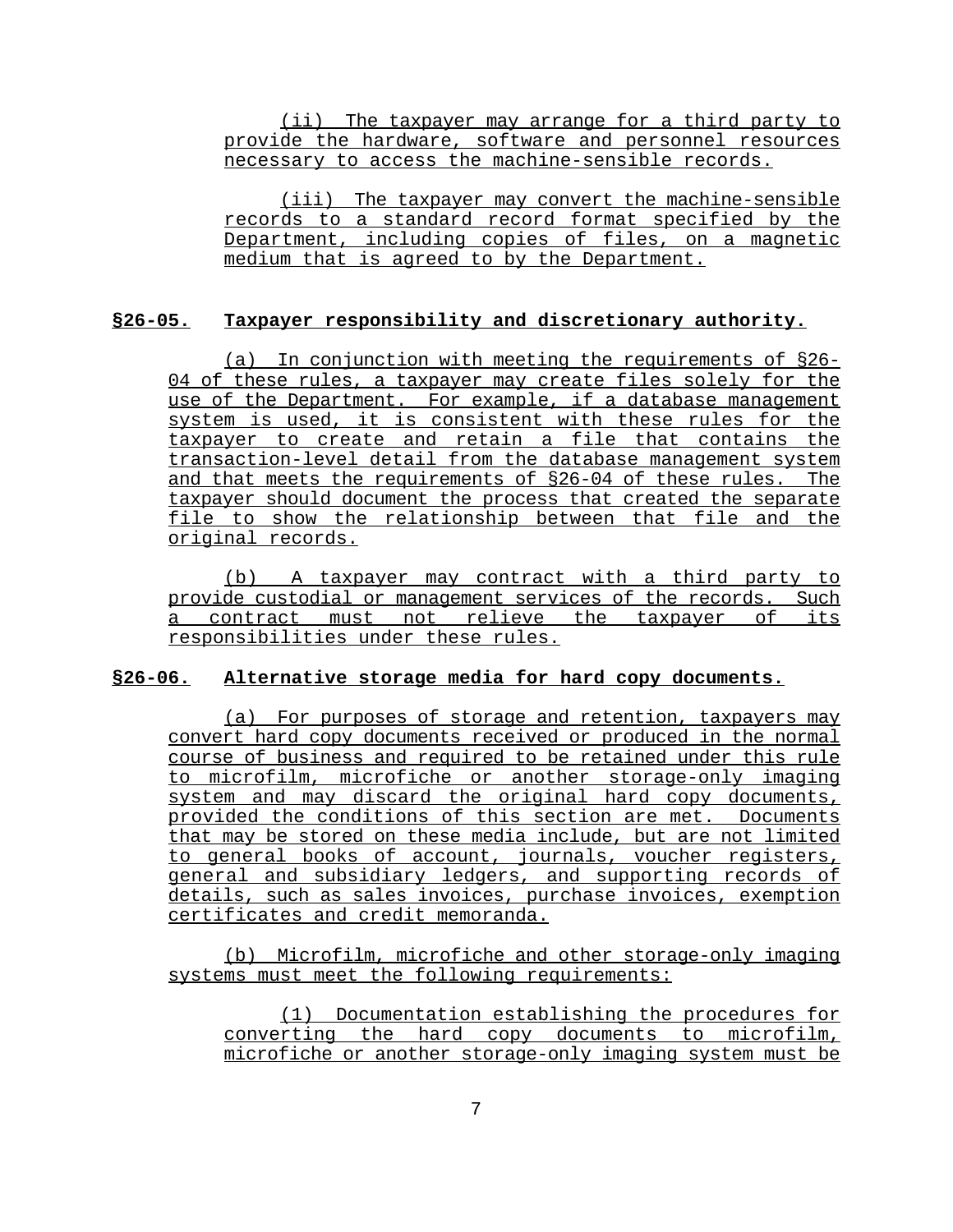maintained and made available on request. Such documentation must, at a minimum, contain a sufficient description to allow an original document to be followed through the conversion system as well as internal procedures established for inspection and quality assurance. There must be no substantial evidence that the microfilm, microfiche or other storage-only imaging system lacks authenticity or integrity.

(2) Procedures must be established for the effective identification, storage, and preservation of the stored documents and for making them available for the period they are required to be retained under §26-07 of these rules.

(3) Upon request by the Department, a taxpayer must provide facilities and equipment for reading, locating, and reproducing any documents maintained on microfilm, microfiche or other storage-only imaging system.

(4) When displayed on such equipment or reproduced on paper, the documents must exhibit a high degree of legibility and readability. For this purpose, legibility is defined as the quality of a letter or numeral that enables the observer to identify it positively and quickly to the exclusion of all other letters or numerals. Readability is defined as the quality of a group of letters or numerals being recognizable as words or complete numbers.

(5) All data stored on microfilm, microfiche or other storage-only imaging system must be maintained and arranged in a manner that permits the location of any particular record.

(c) Any imaging system meeting the requirements of an electronic storage system under Rev. Proc. 97-22, as promulgated by the Internal Revenue Service, must be deemed to satisfy the requirements of this section, provided it is able to accept date information input, provide date output and store dates before, on and after January 1, 2000 correctly and without ambiguity.

# **§26-07 Records retention - time period.**

All records required to be retained under these rules must be preserved pursuant to §§11-518, 11-687, 11-707, 11-805, 11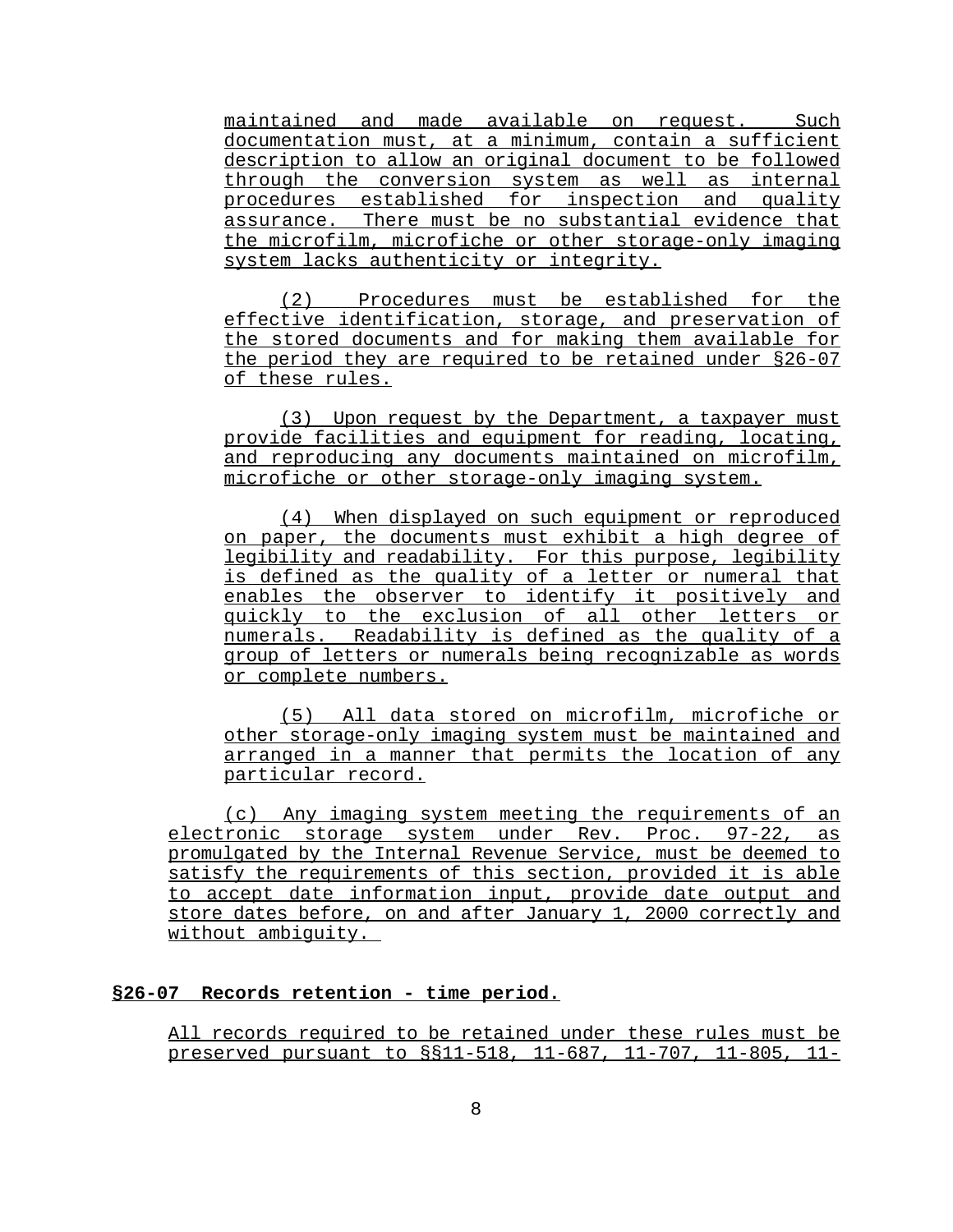902, 11-1103, 11-1307 and 11-2503 of the Administrative Code of the City of New York unless the Department has provided in writing that the records are no longer required.

§2. These rules are effective for records maintained for taxable years beginning on or after April 18, 1998.